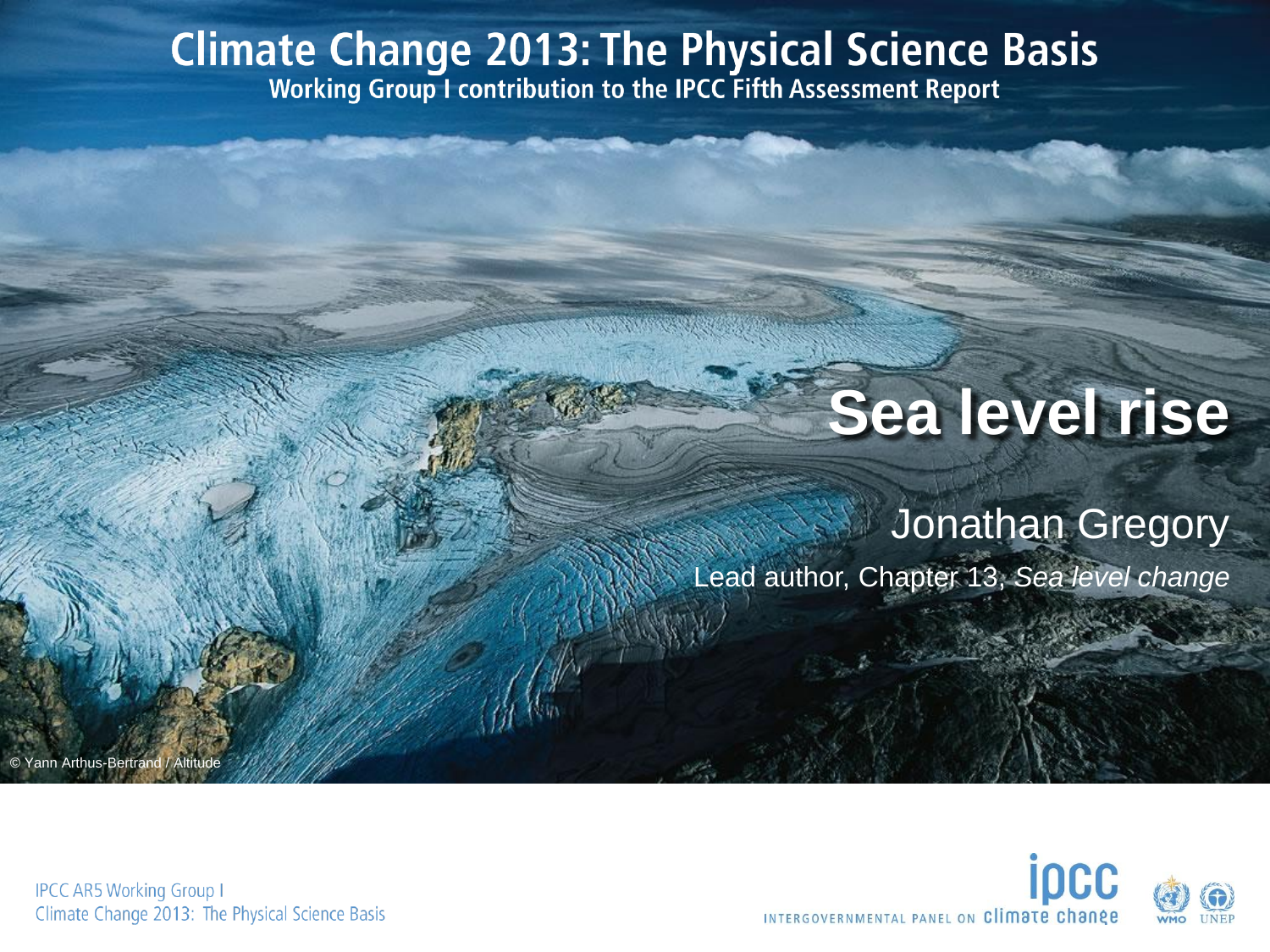#### Causes of global mean sea level rise (GMSLR)

Global mean sea level rise is caused by an increase in the volume of the global ocean. This in turn is caused by:

Warming the ocean (thermal expansion).

Loss of ice by glaciers and ice sheets.

Reduction of liquid water storage on land.

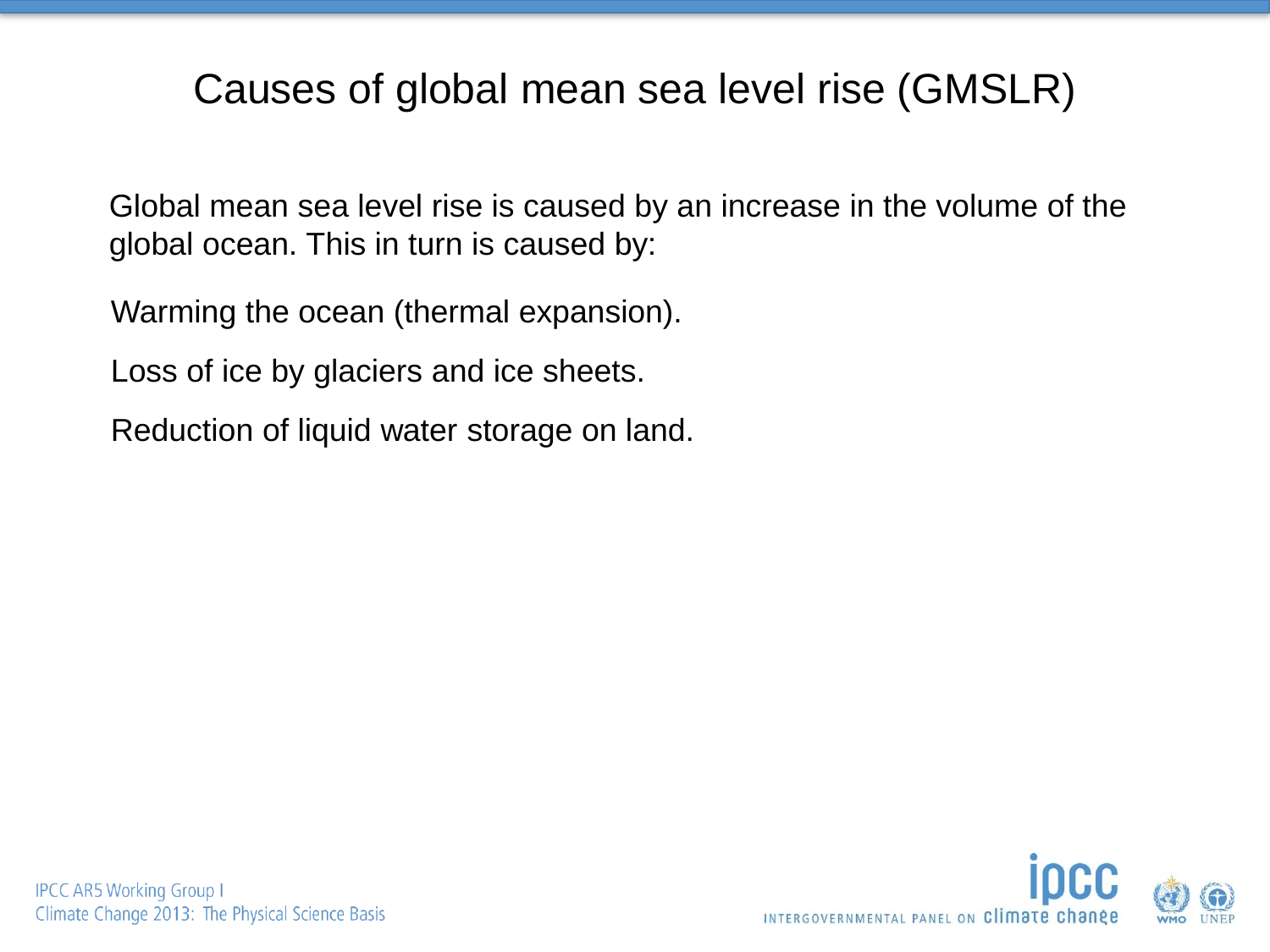#### *High confidence* in projections of thermal expansion

Good observational estimates

Consistency of historical simulations with observations



Fig 13.4a, change relative to 1986-2005

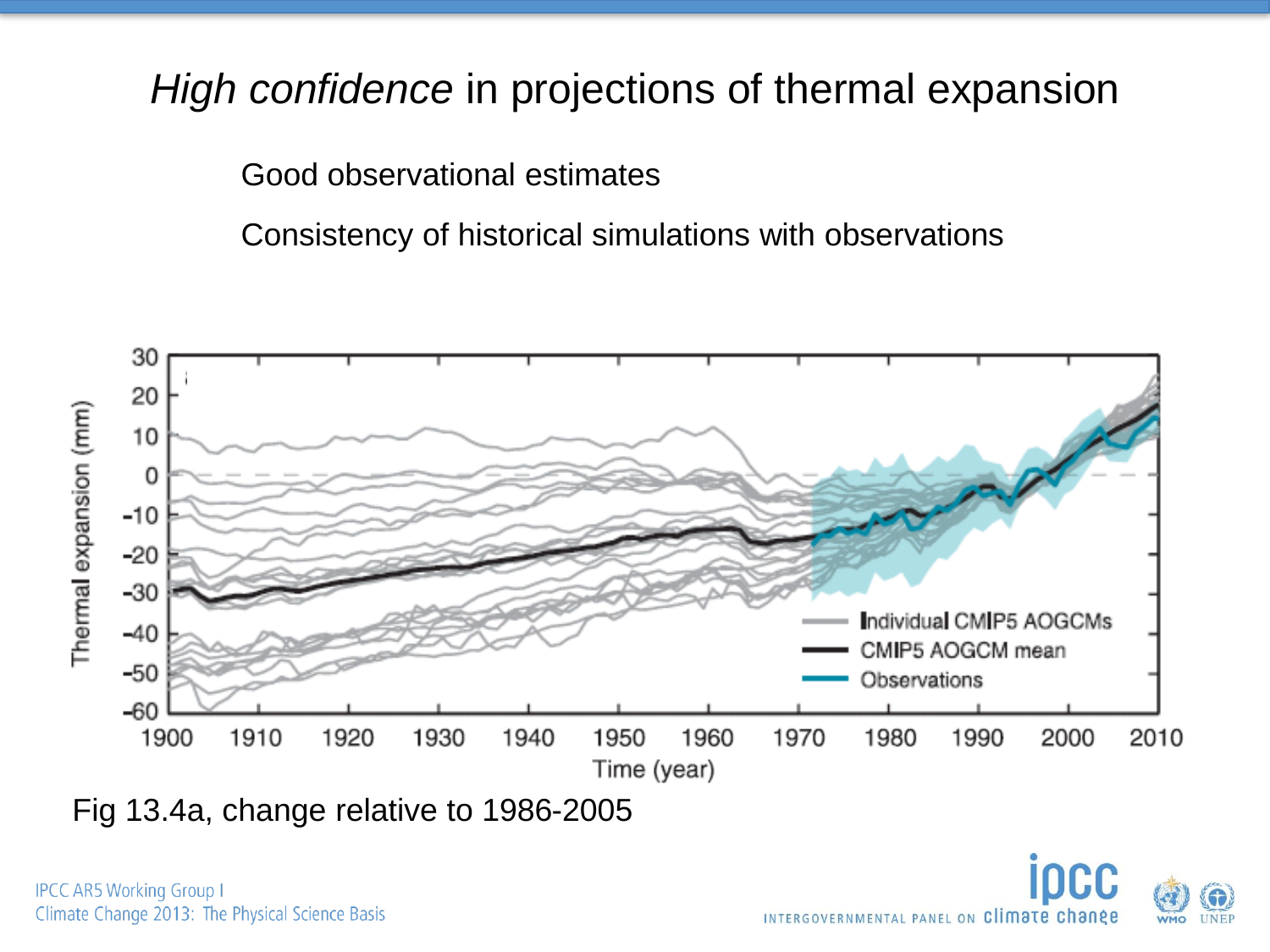#### *Medium confidence* in projections of glacier mass loss

Consistency of historical simulations with observations.

Process-based understanding.

But the set of well-observed glaciers is a very small fraction of the total.

By the end of the 21st century, the global glacier volume is projected to decrease by 15 to 55% for RCP2.6, and by 35 to 85% for RCP8.5 (*medium confidence*).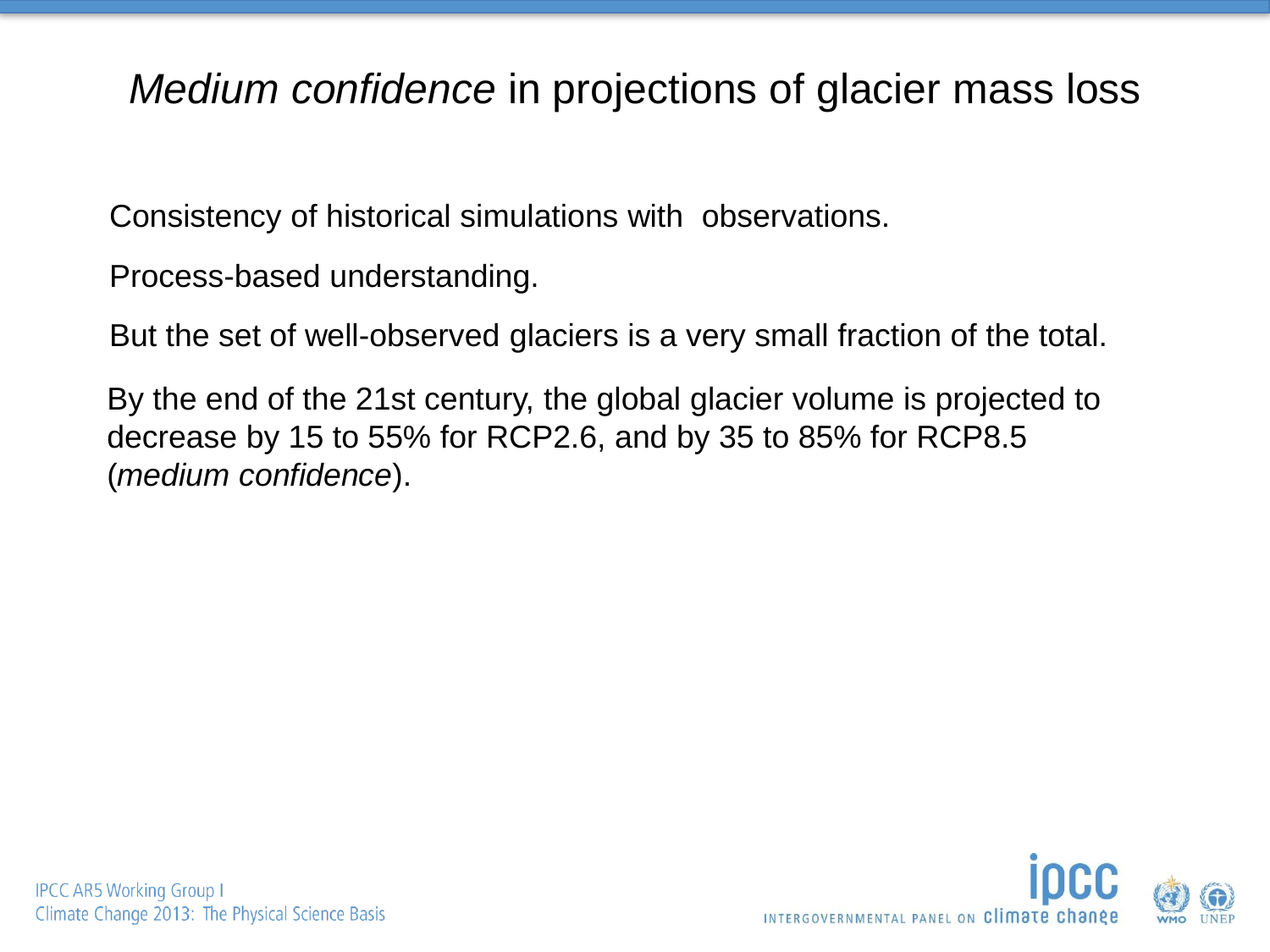#### Projections of mass loss from the ice sheets

*High confidence* in projections of increasing Greenland surface mass loss.

*Medium confidence* in projections of increasing Antarctic snow accumulation.

*Likely* range (*medium confidence*) for the projected contributions from icesheet rapid dynamical change, estimated from a combination of processbased modelling, statistical extrapolation of recent trends, and informed judgement.

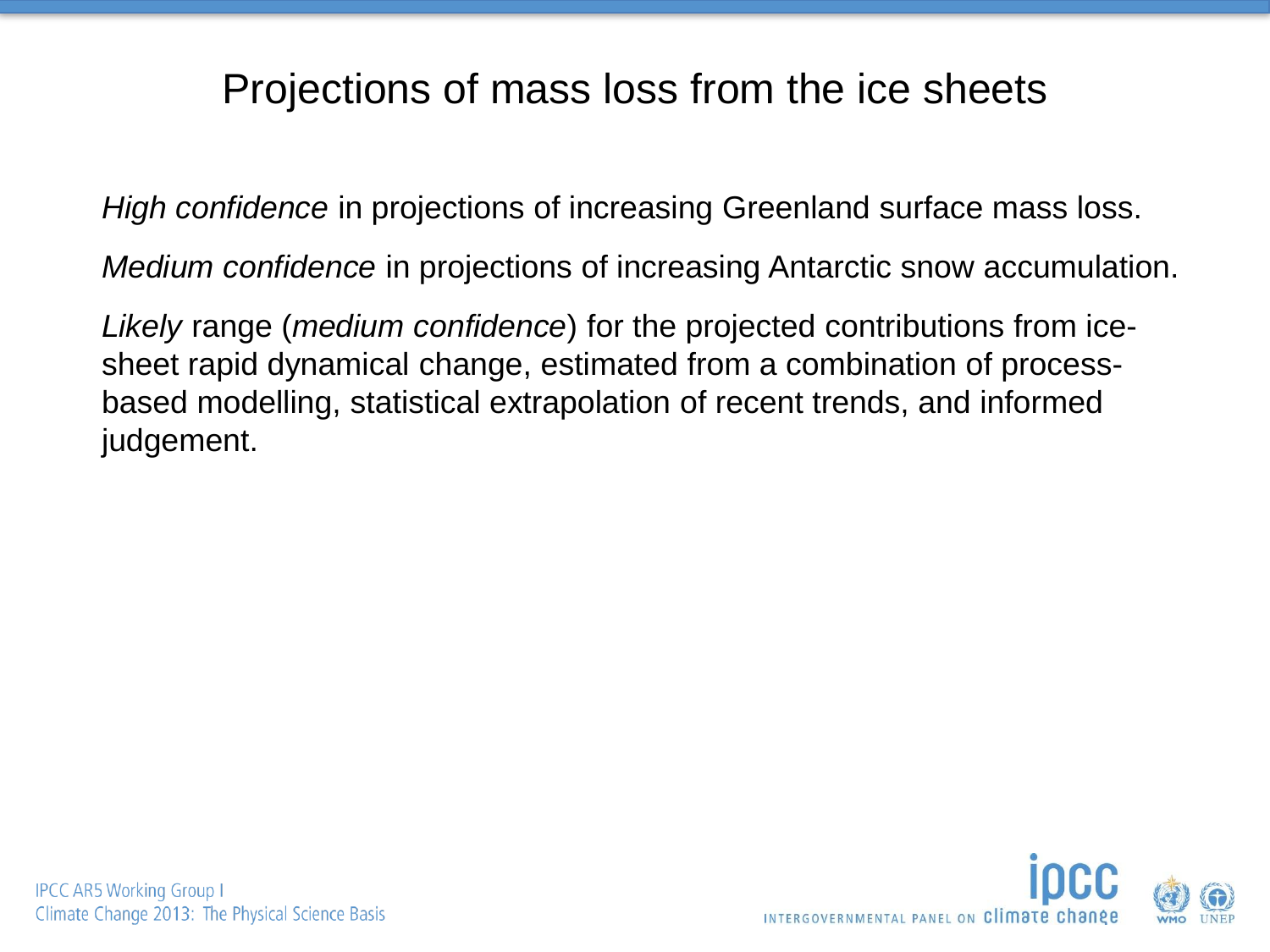#### Rate of GMSLR has been greater since the mid-19th century than in the last two millennia



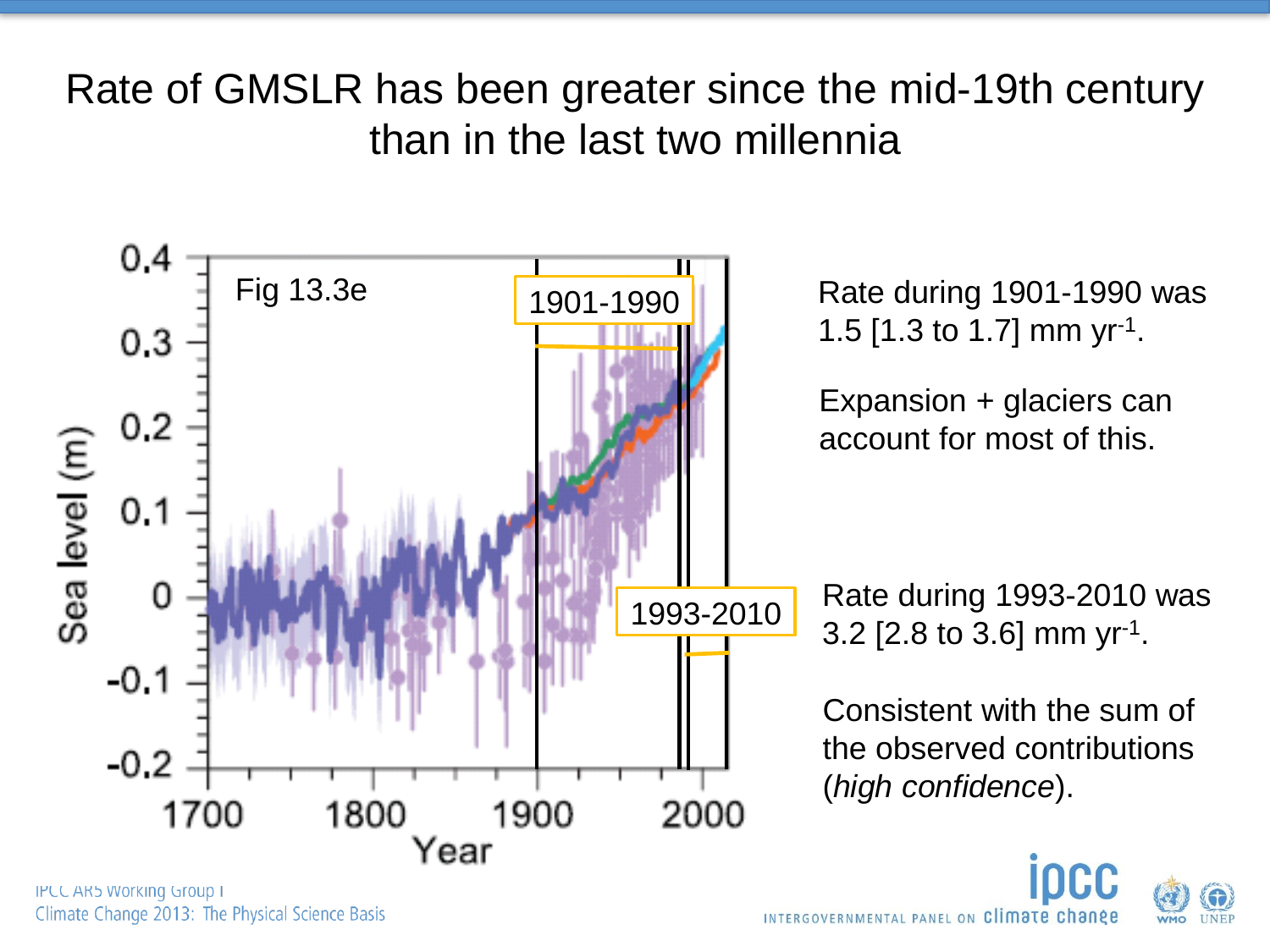*Very likely* that the 21st-century mean rate of GMSLR will exceed that of 1971-2010 under all RCPs





**IPCC AR5 Working Group** Climate Change 2013: The Priysical Science Basis

INTERGOVERNMENTAL PANEL ON Climate change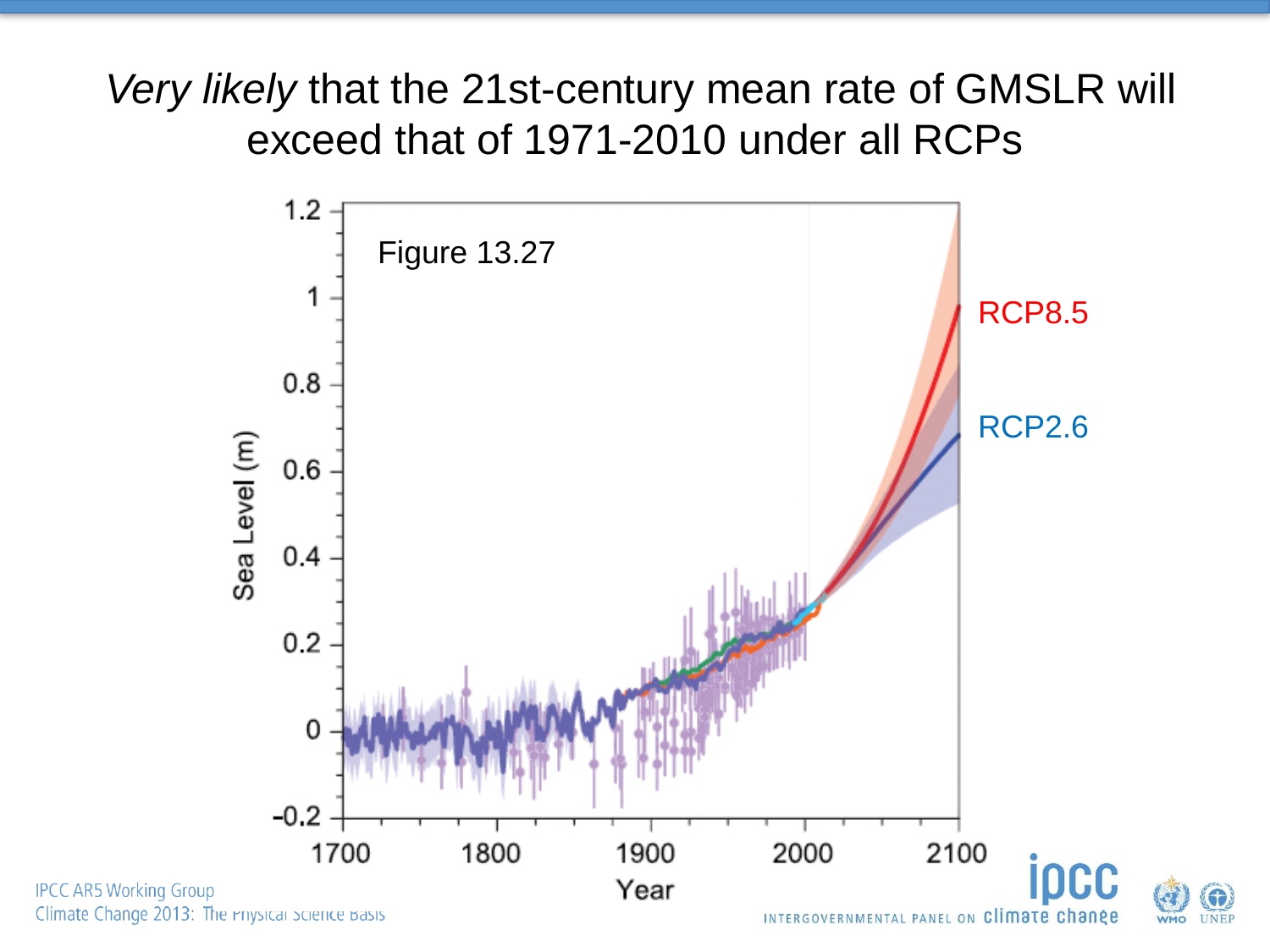#### Projections of 21st-century GMSLR under RCPs



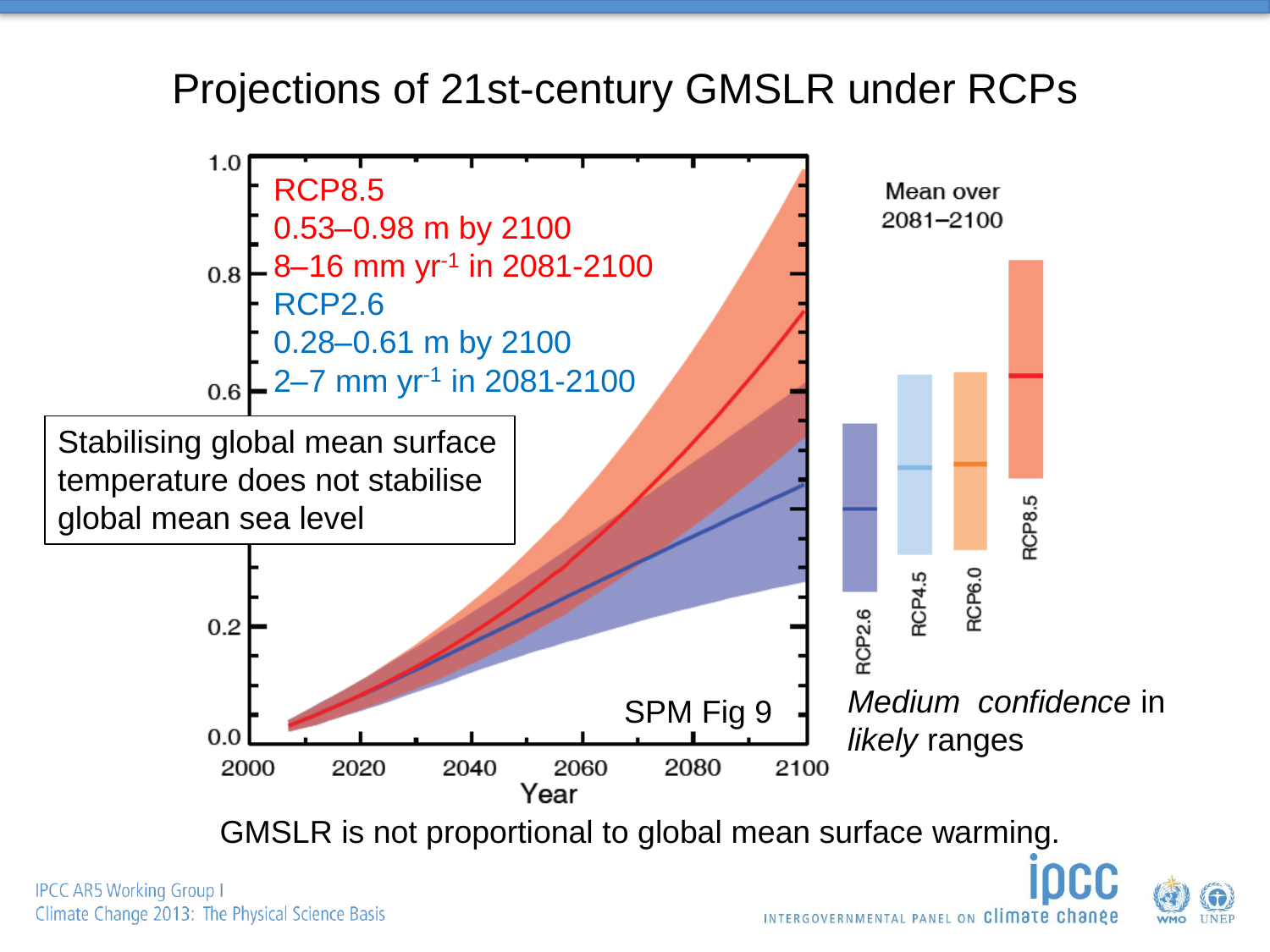#### Relationship between GMSLR and  $CO<sub>2</sub>$  emissions



Unlike surface temperature change, GMSLR depends on the pathway of  $CO<sub>2</sub>$ emissions, not only on the total. Earlier emissions lead to greater GMSLR.

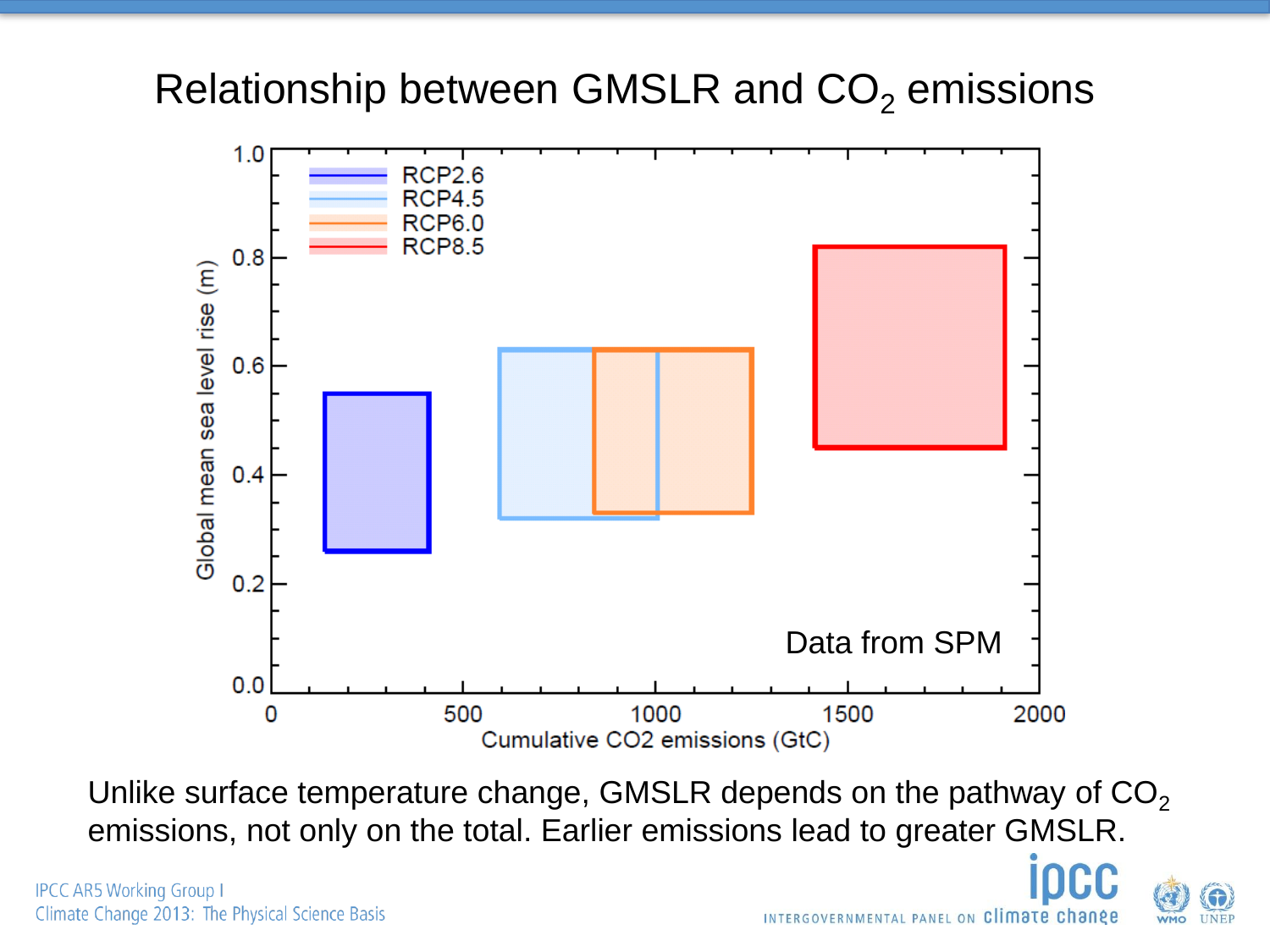#### Projection for 2081-2100 under RCP4.5



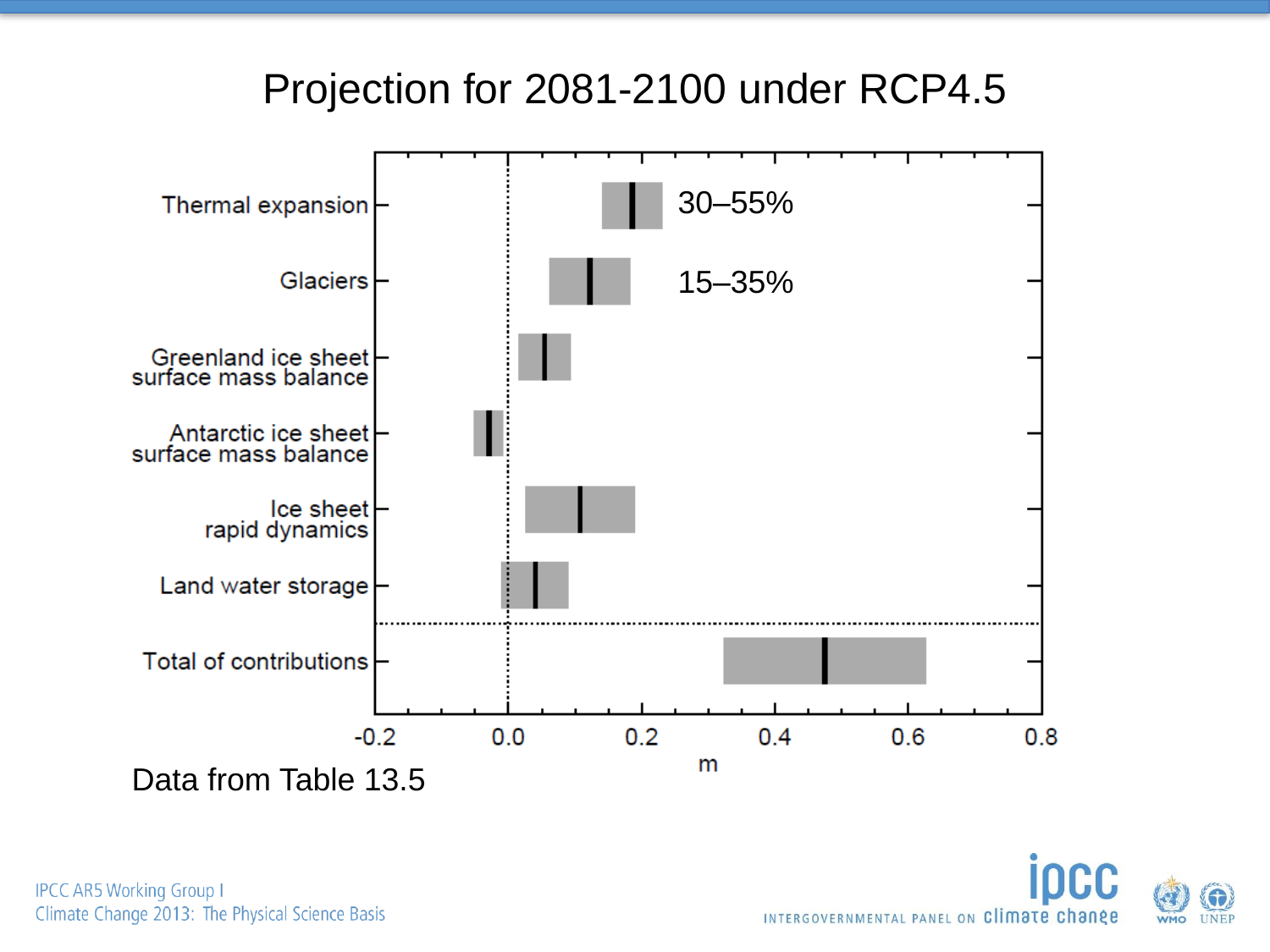#### Rapid increase in ice sheet outflow

Only the collapse of marine-based sectors of the Antarctic ice sheet, if initiated, could cause GMSL to rise substantially above the *likely* range during the 21st century.

*Medium confidence* that this additional contribution would not exceed several tenths of a metre.

Current evidence and understanding do not allow a quantification of either the timing of its onset or of the magnitude of its multi-century contribution.

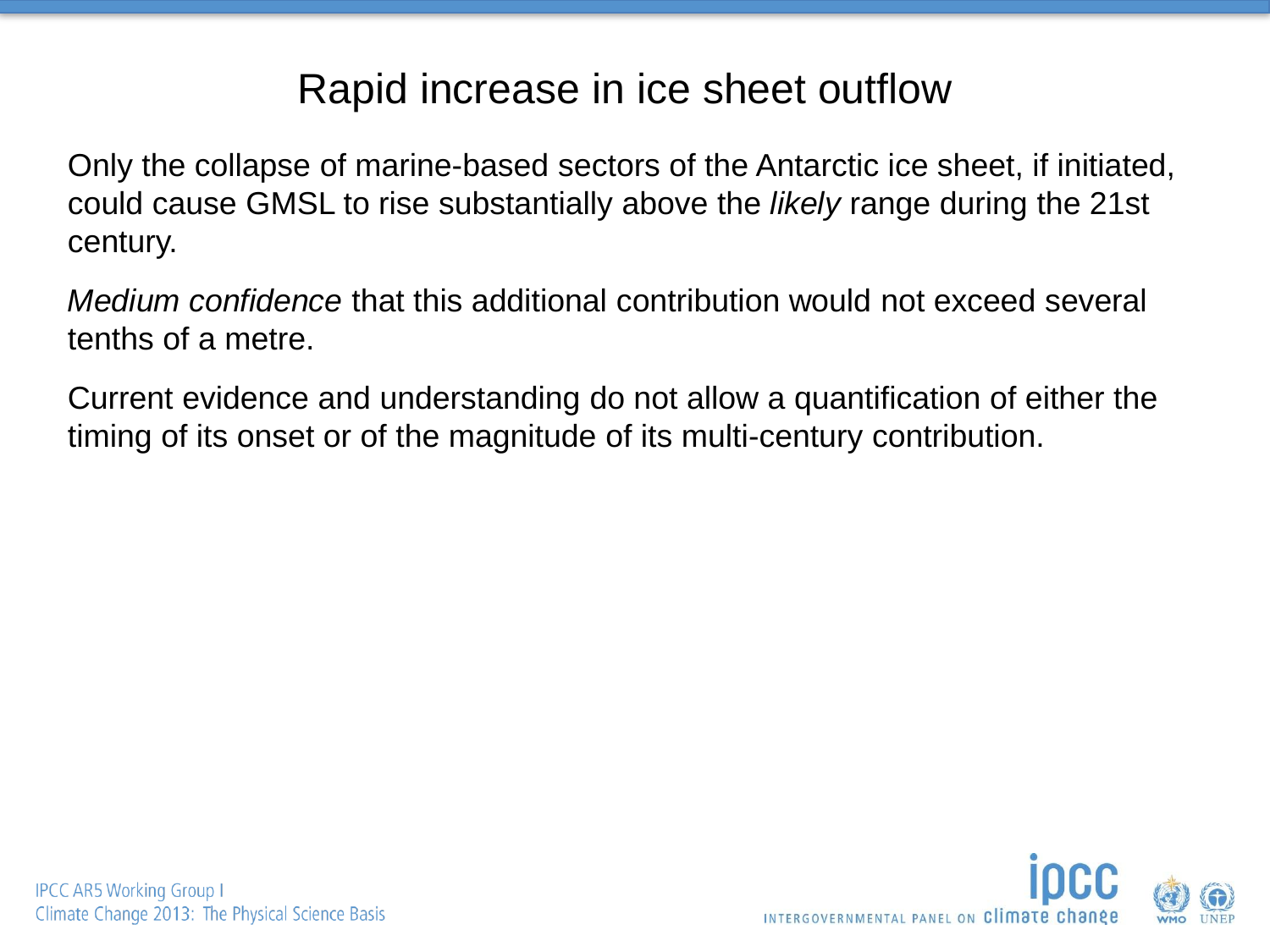#### Commitment to sea level rise and irreversibility

It is *virtually certain* that global mean sea level rise will continue for many centuries beyond 2100, with the amount of rise dependent on future emissions.

*Medium confidence* that GMSL rise by 2300 will be less than 1 m for a radiative forcing corresponding to CO<sub>2</sub> concentrations below 500 ppm (about 3 W m<sup>-2</sup>, like RCP2.6), but 1 to more than 3 m for  $700-1500$  ppm (about 5–9 W m<sup>-2</sup>).

The amount of ocean thermal expansion increases with global warming (0.2 to 0.6 m  $^{\circ}$ C<sup>-1</sup>) but the rate of the glacier contribution decreases over time as their volume (currently 0.41 m sea level equivalent) decreases.

Larger sea level rise could result from sustained mass loss by ice sheets. Sea level rise of 1 to 3 m per degree of warming is expected if the warming is sustained for several millennia (*low confidence*). Some part of the ice sheet mass loss might be irreversible.



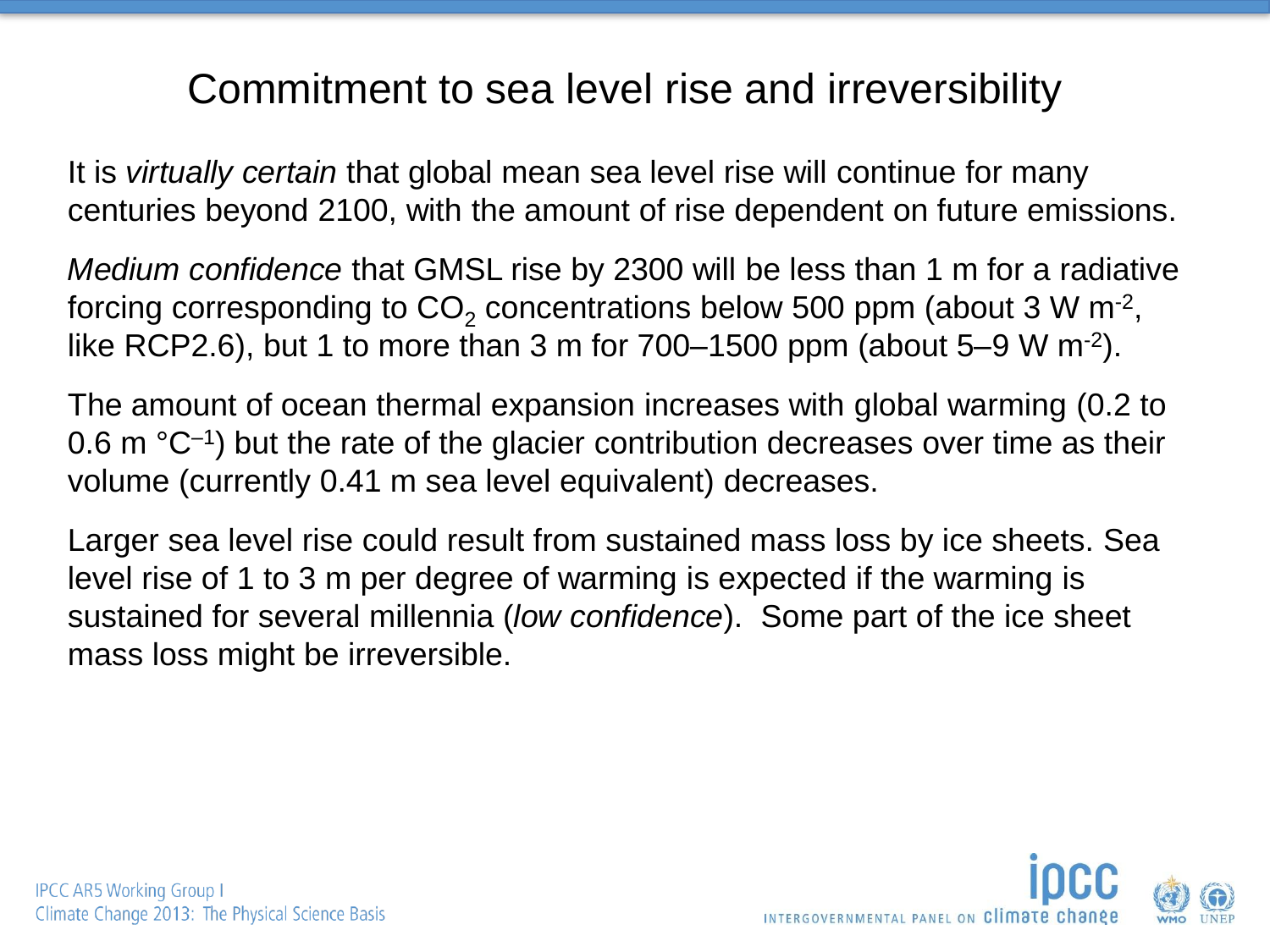#### Commitment to sea level rise and irreversibility



GMSL during the Last Interglacial was 5-10 m above present for several 1000 years. High-latitude surface temperature was at least 2°C warmer than present.

Sustained warming greater than a certain threshold above preindustrial would lead to the near-complete loss of the Greenland ice sheet (*high confidence*). The threshold is estimated to be greater than 1°C (*low confidence*) but less than 4°C (*medium confidence*) global mean warming with respect to preindustrial.

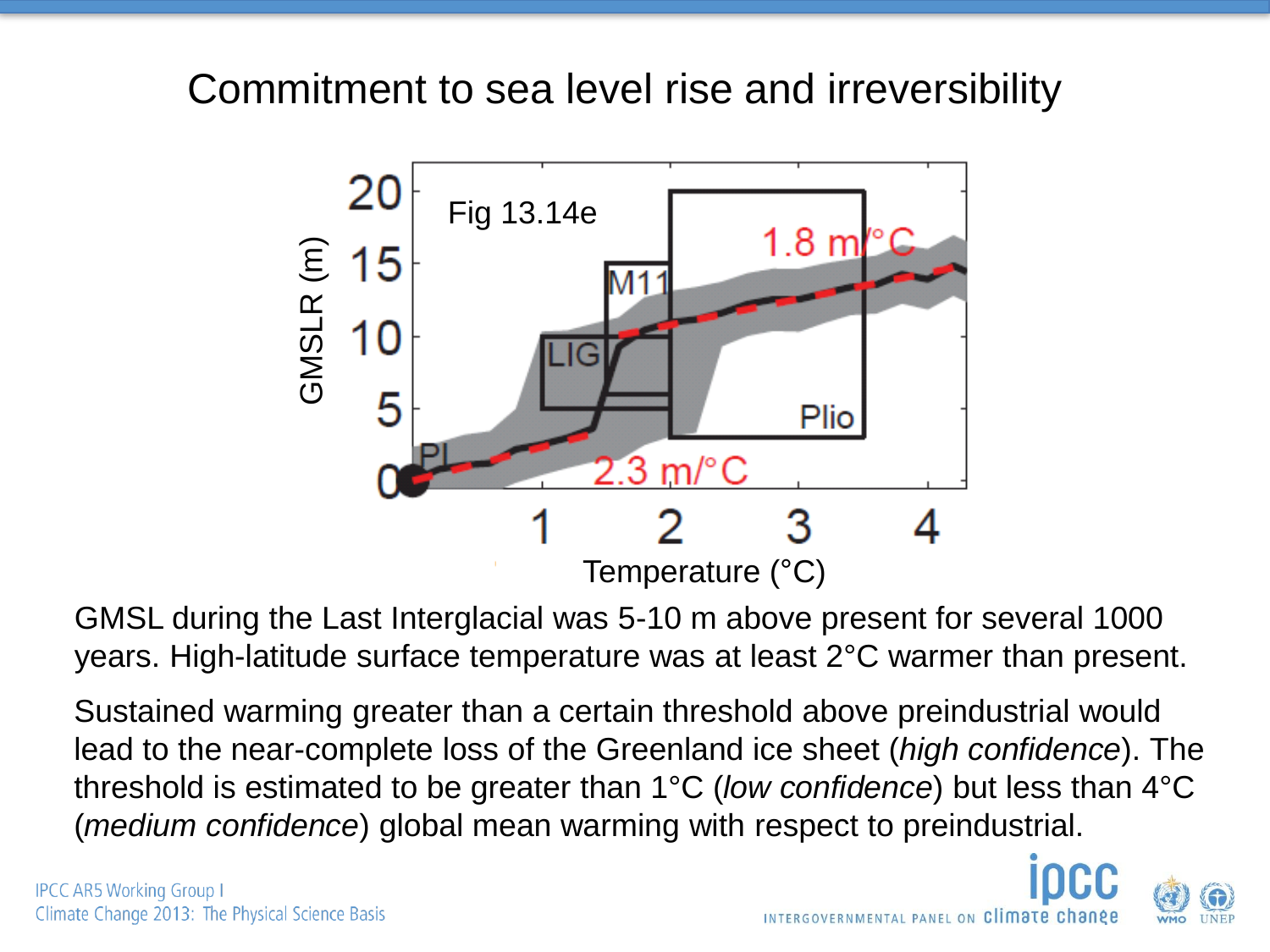Regional sea level rise by the end of the 21st century



It is *very likely* that sea level will rise in more than about 95% of the ocean area.

About 70% of the coastlines worldwide are projected to experience sea level change within 20% of the global mean sea level change.

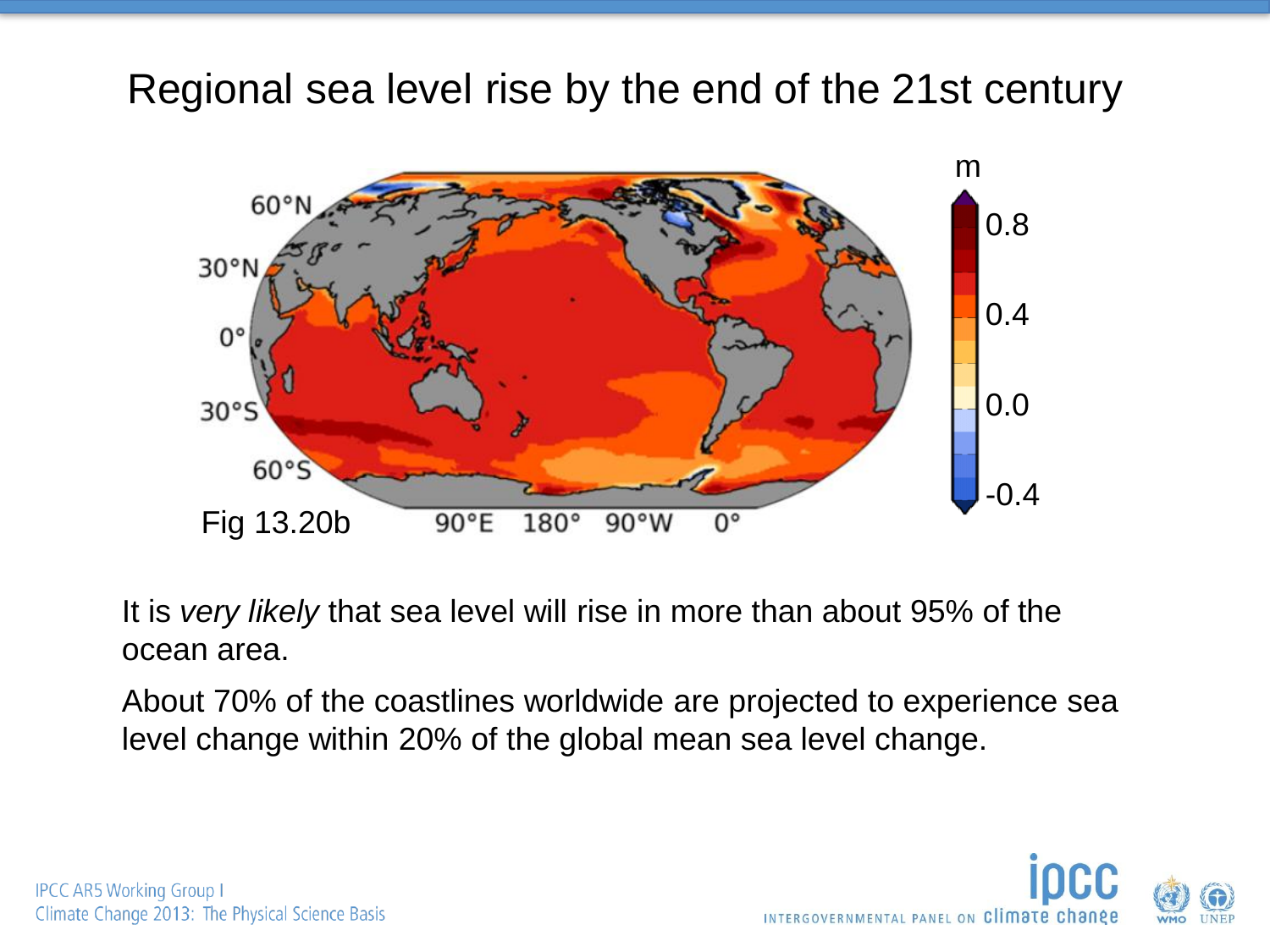#### Summary of main points

GMSLR during 1901–2010 can be accounted for by ocean thermal expansion, ice loss by glaciers and ice sheets, and change in liquid water storage on land.

It is *very likely* that the 21st-century mean rate of GMSLR under all RCPs will exceed that of 1971–2010, due to the same processes.

A *likely* range of GMSLR for 2081–2100 compared with 1986–2005 (0.40 [0.26– 0.55] m for RCP2.6, 0.63 [0.45–0.82] m for RCP8.5) can be projected with *medium confidence*. GMSLR is not proportional to global mean surface warming. Earlier CO<sub>2</sub> emissions lead to greater GMSLR. The collapse of marine-based sectors of the Antarctic Ice Sheet, if initiated, would add no more than several tenths of a meter during the 21st century (*medium confidence*).

It is *very likely* that sea level will rise in more than about 95% of the ocean area, and that there will be a significant increase in the occurrence of extremes.

Stabilising global mean surface temperature does not stabilise global mean sea level in the 21st century. It is *virtually certain* that global mean sea level rise will continue for many centuries beyond 2100. GMSLR could eventually reach several metres above pre-industrial, with the amount dependent on future emissions, and including possibly irreversible mass loss by the ice sheets.